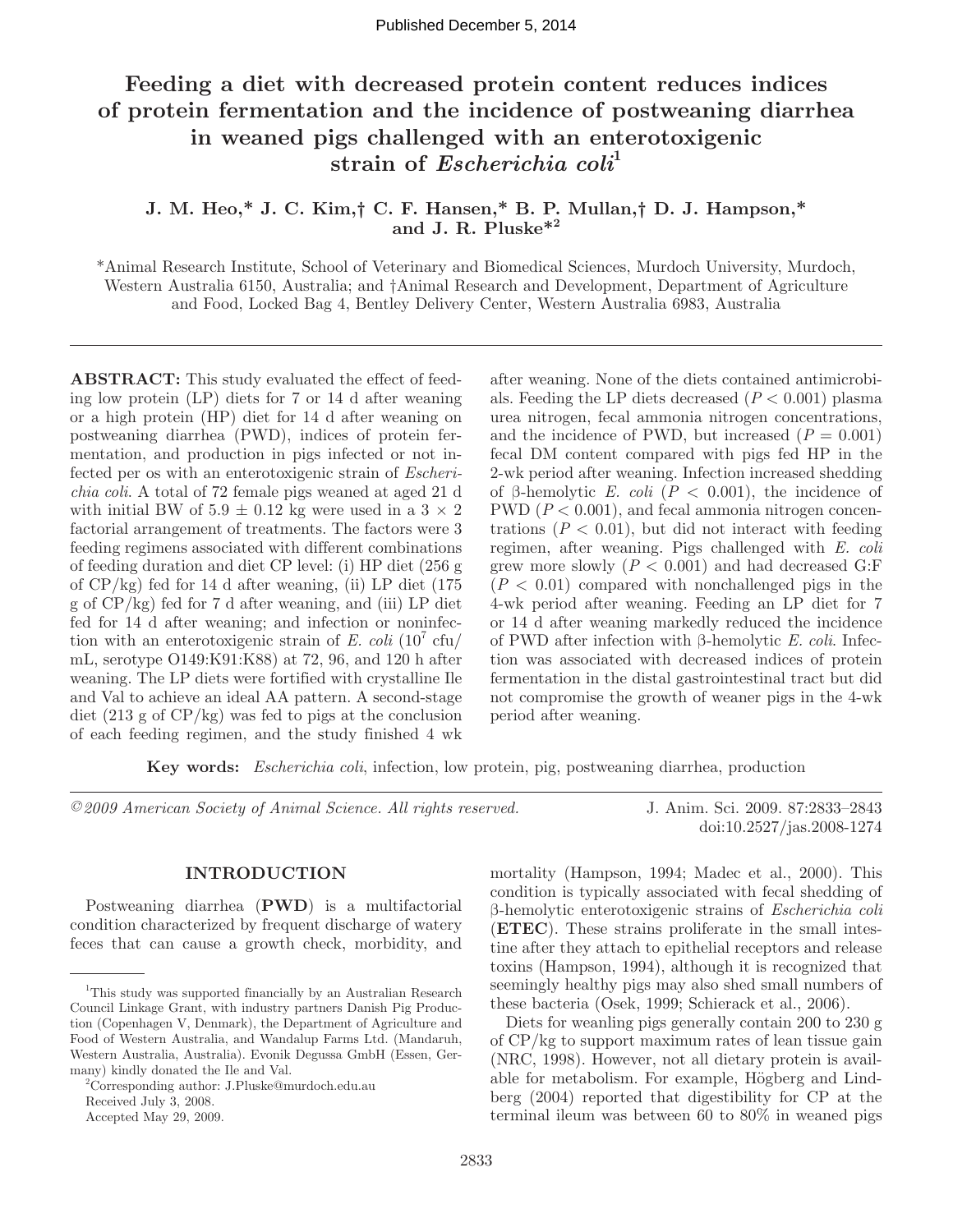## aged 27 to 28 d fed a diet based on triticale and wheat. Undigested dietary protein plus proteins of endogenous origin pass into the distal gastrointestinal tract (**GIT**), which can encourage the growth of N-utilizing bacteria (Piva et al., 1996; Reid and Hillman, 1999) that ferment protein to produce potentially harmful end products such as branched-chain fatty acids (**BCFA**), indole, phenols, ammonia, and biogenic amines. In turn, these products have been implicated in the etiology of PWD (Gaskins, 2001; Pluske et al., 2002; Kim et al., 2008).

A recent study in our laboratory showed that feeding a decreased protein (173 g of CP/kg) diet after weaning reduced indices of protein fermentation with an associated decrease in diarrhea, and without adverse effects on production compared with feeding a greater protein  $(243 \text{ g of CP/kg})$  diet (Heo et al., 2008). This experiment was conducted in a facility having low infection pressure, which differs from commercial practice where piglets are exposed to greater levels of bacterial challenge. The responses to a low protein (**LP**) diet may therefore be different under conditions of greater bacterial pathogen load.

The hypothesis tested in this study was that feeding an LP diet supplemented with crystalline Ile and Val to maintain an ideal AA pattern would decrease the incidence of PWD without compromising growth. To elucidate whether bacterial infection pressure interacts with dietary protein level, an experimental ETEC infection model established in our laboratory was used to induce a moderate diarrhea after weaning (Montagne et al., 2004).

## **MATERIALS AND METHODS**

The Murdoch University Animal Ethics Committee approved the practices and procedures used in this experiment.

## *Experimental Design*

The experiment was a  $3 \times 2$  factorial arrangement of treatments. The factors comprised 3 feeding regimens associated with different combinations of feeding duration and diet CP level, described as (i) high protein (**HP**) diet (256 g of CP/kg) fed for 14 d after weaning (**HP14**), (ii) LP diet (175 g of CP/kg) fed for 7 d after weaning (**LP7**), and (iii) LP diet fed for 14 d (**LP14**) after weaning; and infection or noninfection with ETEC at 72, 96, and 120 h after arrival, respectively (see below for further details). At the conclusion of each feeding regimen, all piglets then received a second-stage diet having an intermediate protein content (213 g of  $CP/kg$ ) until the experiment finished 4 wk after weaning. However, because LP7 and LP14 were the same diets until d 7, all data (except data for performance) between d 1 and 7 were pooled and analyzed as HP or LP in the first week after weaning (see Statistical Analyses section). All diets were formulated to meet

the ideal pattern of ileal digestible AA according to the recommendations of Chung and Baker (1992). None of the diets contained antimicrobial compounds.

#### *Animals, Housing, and Diets*

A total of 72 female pigs (Large White  $\times$  Landrace) weaned at 21 d of age with initial BW of  $5.9 \pm 0.12$ kg were used. Pigs were obtained from a commercial supplier (Wandalup Farms Ltd., Mandurah, Western Australia, Australia) at weaning and transported to an animal facility at Murdoch University. Pigs were allocated to their experimental treatments based on initial BW and block within room in the animal facility. This facility contains 3 rooms that allowed infected and noninfected pigs to be housed separately. The 36 infected pigs were housed in 1 room that contained 6 pens, with 6 pigs allocated to each pen (space allowance of 0.44 m<sup>2</sup> per pig and a feeder space allowance of 3.9 cm per pig). The 36 noninfected pigs were housed in another 2 rooms that also contained 6 pens each; in this case, each pen contained 3 pigs (space allowance of  $0.88 \text{ m}^2$ ) per pig and a feeder space allowance of 7.8 cm per pig). These feeder and space allowances exceed those recommended for pigs of this BW (e.g., Wolter et al., 2002; Payne et al., 2006). In addition, the space allowance exceeded that recommended for nursery pigs by the Model Code of Practice for the Welfare of Animals: Pigs (CSIRO, 2008).

All infected pigs were housed in a single room to avoid any cross contamination of pigs from the different rooms associated with the disease challenge (after Ding et al., 2006) and to encourage proliferation of ETEC within a pen. We reasoned that housing more (i.e., n  $= 6$ ) pigs per pen for the infection treatments would assist in exacerbating the disease due to the oral-fecal recycling of ETEC (Hampson, 1994). Pens contained plastic-slatted flooring with a nipple bowl drinker and a single-space feeder. A round feeding bowl was placed in each pen to encourage feed consumption in the immediate postweaning period. The ambient temperature was maintained at  $29 \pm 1$ °C for the initial week, and then gradually decreased by 2°C in wk 2 and 3. The pigs were offered their respective experimental diets ad libitum for 4 wk and had free access to water at all times. Cleaning and feeding schedules were implemented to ensure that movement between rooms was conducted in the order from noninfected to infected groups.

Diets were formulated to contain a similar DE content, but different protein levels (Tables 1 and 2), and were formulated using standardized ileal digestible AA contents (Sauvant et al., 2004). All diets were formulated to at least contain an ideal pattern of ileal digestible AA (Chung and Baker, 1992). Crystalline AA (Lys, Met, Trp, and Thr) were added to the HP and LP diets, with crystalline Ile and Val added to the LP diets to achieve the ideal pattern of essential AA. In this regard, to reflect a more expensive cost associated with fortifying diets with crystalline Ile and Val, LP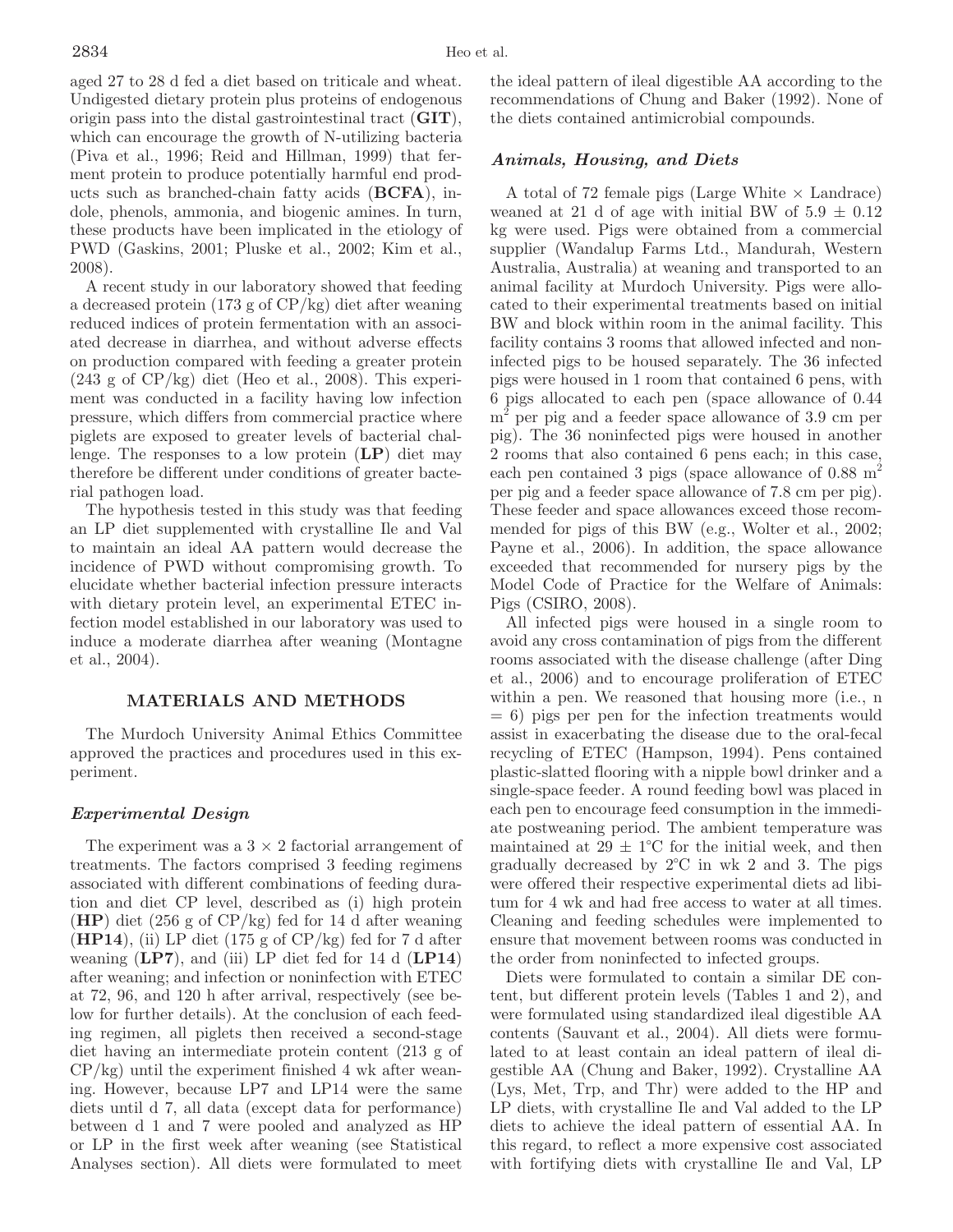diets were fed for 7 or 14 d to examine whether such a diet could be fed for a shorter period after weaning and achieve the same effects, thereby reducing production costs. All diets were fed in mash form. Diet composition and nutrient contents of the experimental diets are presented in Tables 1 and 2. Pigs were weighed weekly for 4 wk.

#### *Infection Procedures*

A strain of enterotoxigenic β-hemolytic *E. coli,* serotype O149:K91:K88 [toxins heat labile toxins (**LT**), heat stable toxins (**ST**; variants STa and STb), Department of Natural Resources and Environment, Ben-

**Table 1.** Composition of the experimental diets (g/kg, as-fed basis)

|                                     | Diet <sup>1</sup> |         |           |  |  |  |  |
|-------------------------------------|-------------------|---------|-----------|--|--|--|--|
| Item                                | HP                | LP      | Stage II  |  |  |  |  |
| Ingredient, g/kg                    |                   |         |           |  |  |  |  |
| <b>Barley</b>                       | 167.8             | 200.0   | 200.0     |  |  |  |  |
| Wheat                               | 355.6             | 424.0   | 406.4     |  |  |  |  |
| Oat groats                          | 50.0              | 86.8    | 50.0      |  |  |  |  |
| Canola meal                         | 100.0             | 100.0   | 100.0     |  |  |  |  |
| Soybean meal                        | 200.0             | 38.6    | 153.9     |  |  |  |  |
| Fishmeal                            | 52.7              | 21.7    | 20.0      |  |  |  |  |
| Whey                                | 50.0              | 81.1    | 30.0      |  |  |  |  |
| Canola oil                          | 5.0               | 5.0     | 5.0       |  |  |  |  |
| Dicalcium phosphate                 | 10.6              | 19.2    | 17.4      |  |  |  |  |
| Limestone                           | 6.2               | 11.9    | 11.2      |  |  |  |  |
| Salt                                | 1.0               | 1.0     | 1.0       |  |  |  |  |
| Vitamin/mineral premix <sup>2</sup> | 1.0               | 1.0     | 1.0       |  |  |  |  |
| $L-Lys$                             |                   | 6.0     | 3.0       |  |  |  |  |
| $DL-Met$                            |                   | 1.0     | 0.5       |  |  |  |  |
| $L-Thr$                             |                   | 1.8     | 0.7       |  |  |  |  |
| $L-Trp$                             |                   | 0.3     |           |  |  |  |  |
| $L$ -Ile                            |                   | 0.4     |           |  |  |  |  |
| L-Val                               |                   | 0.3     |           |  |  |  |  |
| Calculated composition              |                   |         |           |  |  |  |  |
| CP, g/kg                            | 240.0             | 180.0   | 205.0     |  |  |  |  |
| DE, MJ/kg                           | 14.00             | 13.80   | 13.80     |  |  |  |  |
| $\text{SID}^3$ Lys, g/MJ of DE      | 0.81              | 0.80    | 0.78      |  |  |  |  |
| Starch, g/kg                        | 323.7             | 372.1   | 368.9     |  |  |  |  |
| Total NSP, $g/kg$                   | 145               | 128     | 147       |  |  |  |  |
| Insoluble NSP                       | 106               | 94      | 108       |  |  |  |  |
| Soluble NSP                         | 39                | 34      | 39        |  |  |  |  |
| $SID\ AA, \frac{5}{9}g/kg$          |                   |         |           |  |  |  |  |
| Lys                                 | 11.3              | 11.0    | 10.8      |  |  |  |  |
| Met                                 | $3.6\,$           | $3.5\,$ | 3.2       |  |  |  |  |
| Thr                                 | 7.9               | 7.2     | 7.0       |  |  |  |  |
| Trp                                 | 2.5               | 2.0     | 2.1       |  |  |  |  |
| <b>Ile</b>                          | 9.2               | 6.6     | 7.4       |  |  |  |  |
| Leu                                 | 15.6              | 11.5    | 12.8      |  |  |  |  |
| Val                                 | 10.2              | 7.5     | 8.4       |  |  |  |  |
| Total AA, g/kg                      |                   |         |           |  |  |  |  |
| Arg                                 | 14.7              | 9.1     | 12.2      |  |  |  |  |
| His                                 | 5.8               | 4.0     | 4.9       |  |  |  |  |
| <b>Ile</b>                          | 10.5              | 7.7     | 8.5       |  |  |  |  |
| Leu                                 | 17.6              | 12.9    | 14.6      |  |  |  |  |
| Lys                                 | 13.2              | 13.0    | 12.6      |  |  |  |  |
| Met                                 | 4.0               | 4.0     | 3.6       |  |  |  |  |
| Phe                                 | 10.9              | 7.4     | 9.2       |  |  |  |  |
|                                     |                   |         | Continued |  |  |  |  |

**Table 1 (Continued).** Composition of the experimental diets (g/kg, as-fed basis)

|      | Diet <sup>1</sup> |      |          |  |  |  |  |
|------|-------------------|------|----------|--|--|--|--|
| Item | ΗP                | LP   | Stage II |  |  |  |  |
| Thr  | 9.4               | 8.5  | 8.3      |  |  |  |  |
| Trp  | 3.0               | 2.3  | 2.5      |  |  |  |  |
| Val  | 12.0              | 8.9  | 10.0     |  |  |  |  |
| Ala  | 10.6              | 7.2  | 8.5      |  |  |  |  |
| Asp  | 21.0              | 12.3 | 16.7     |  |  |  |  |
| Glu  | 48.4              | 37.3 | 42.9     |  |  |  |  |
| Gly  | 11.0              | 7.6  | 8.9      |  |  |  |  |
| Pro  | 15.1              | 12.8 | 13.7     |  |  |  |  |
| Ser  | 11.1              | 7.7  | 9.3      |  |  |  |  |

 ${}^{1}HP$  = high protein diet; LP = low protein diet; stage II = secondphase diet.

2 Provided the following nutrients (per kg of air-dried diet): vitamins: A, 7,000 IU; D<sub>3</sub>, 1,400 IU; E, 20 mg; K, 1 mg; thiamine, 1 mg; riboflavin, 3 mg; pyridoxine, 1.5 mg; cyanocobalamin, 15 µg; calcium pantothenate, 10.7 mg; folic acid, 0.2 mg; niacin, 12 mg; biotin, 30 µg. Minerals: Co, 0.2 mg (as cobalt sulfate); Cu, 10 mg (as copper sulfate); iodine, 0.5 mg (as potassium iodine); iron, 60 mg (as ferrous sulfate); Mn, 40 mg (as manganous oxide); Se, 0.3 mg (as sodium selenite); Zn, 100 mg (as zinc oxide; BJ Grower 1, BioJohn Pty Ltd., WA, Australia).

 ${}^{3}$ SID = standardized ileal digestible.

4 Nonstarch polysaccharides (NSP) contents were calculated based on Bach Knudsen (1997).

 ${}^{5}$ SID AA = standardized ileal digestible AA contents were calculated based on feed ingredient evaluation tables (Sauvant et al., 2004).

digo, Victoria, Australia], was grown on sheep blood (50 mL/L) agar plates (Columbia base, Oxoid, Western Australia, Australia; McDonald et al., 2001), and incubated overnight at 37°C. A representative colony was then moved from the plate and seeded into 4 mL of sterile tripticase soy broth (Becton Dickinson, Franklin Lakes, NJ) in a McCartney bottle and incubated overnight at room temperature (20 to 25°C). It was then transferred to a larger volume of sterile broth (400 mL) and incubated at 37°C for 3 h. When the density reached  $10^7$  cfu/mL, the solution was used to infect pigs by oral administration. Each infected pig received 3, 8, and 8 mL of freshly prepared broth at 72, 96, and 120 h after weaning, respectively. The inoculation procedure, which involved mild restraint of a pig and giving the broth per os with a 20-mL syringe, took 15 to 30 s to perform. We considered this very unlikely to elicit any stress response because, in calves, it was reported that restraint for less than 1 min followed by bleeding was insufficient to elicit a spike in cortisol concentrations (Stilwell et al., 2008).

#### *Blood and Fecal Sampling*

Four pigs per treatment closest to the median BW were selected for sampling at the start of the study, with the 4 heaviest and 4 lightest pigs in each treatment excluded. Blood samples (5 mL) were collected into vacutainer tubes coated with lithium heparin via puncture of an anterior vena cava on d 7 and 14. The blood samples were immediately placed on ice and then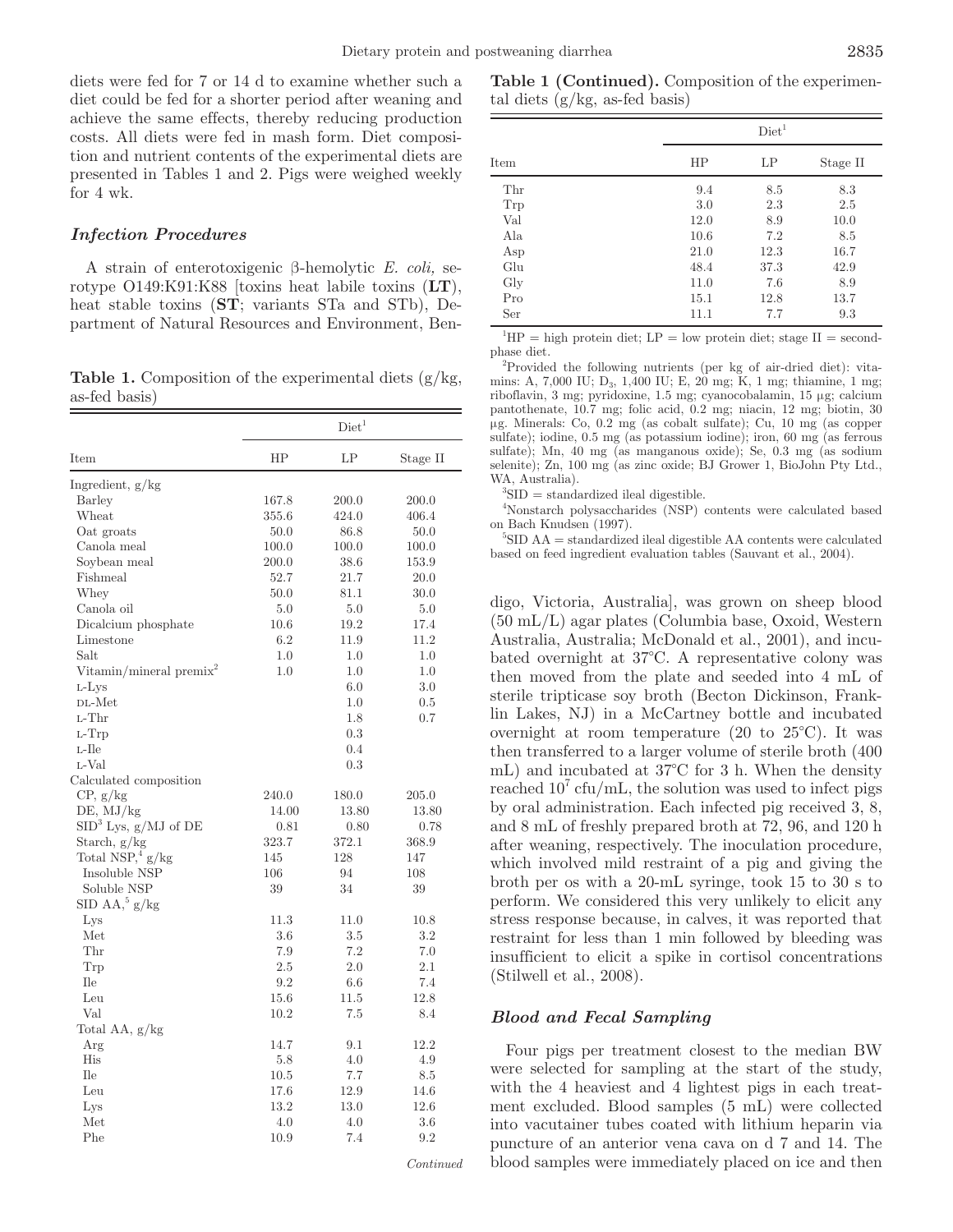centrifuged at  $2,000 \times q$  for 10 min at 5<sup>°</sup>C. Plasma was stored at −20°C until analyzed for plasma urea nitrogen (**PUN**).

Between 0900 and 1200 h on d 7 and 14, feces from each pig that was observed to defecate were collected immediately from the floor. The number of defecation events varied per pig, but it was ensured that at least 1 fecal sample was collected from each pig during this time. Samples were immediately stored at −20°C for later analysis of VFA, BCFA, and fecal  $NH<sub>3</sub>-N$ .

## *Incidence of PWD*

Feces from each pig were visually examined each morning for 2 wk after weaning to determine the incidence of PWD and ascertain the health status of the pigs. Feces were assessed using the fecal consistency score according to Marquardt et al. (1999) using a subjective score on a 3-point scale ranging from 1 to 3, where  $1 =$  well formed;  $2 =$  sloppy;  $3 =$  diarrhea. The incidence of PWD was expressed as the mean proportion of days that pigs had diarrhea with respect to total days (14 d) of observation (Mateos et al., 2006).

## *Shedding of β-Hemolytic E. coli*

Fecal shedding of β-hemolytic *E. coli* was assessed at arrival and then again on d 5, 7, 10, 12, and 14 after weaning, by inserting a soft cotton bud into the anus. Swabs were used to inoculate sheep blood (50 mL/L) agar plates (Columbia base, Oxoid, Western Australia, Australia), and then assessed for β-hemolytic colonies displaying the characteristic morphology of *E. coli* after overnight incubation at 37°C in air (McDonald et al., 2001). The presence of β-hemolytic *E. coli* was then scored using a subjective score on a 6-point scale ranging from 0 to 5, where  $0 =$  no growth and  $5 =$  hemolytic *E. coli* present right out to the fifth section of the plate.

## *Chemical Analyses*

To determine VFA concentrations, thawed fecal samples were diluted 1:1 (wt/vol) with distilled water, mixed, centrifuged at  $13,000 \times g$  for 10 min at 4<sup>o</sup>C, and the supernatant fraction was analyzed chromatographically. The supernatant fraction (0.1 mL) was added to 1 mL of internal standard solution containing methyl-valeric acid before processing with capillary gas-chromatography. A working standard and a control (distilled water) were included in each run of the analysis, with the working standard containing acetic acid (60 m*M*), propionic acid (20 m*M*), isobutyric acid (6.67 m*M*), butyric acid (20 m*M*), isovaleric acid (10 m*M*), valeric acid (10 m*M*), and caproic acid (4 m*M*). The Hewlett Packard 5890A capillary gas-chromatography (Agilent Technologies, Forrest Hill, Victoria, Australia) was maintained at injector and detector FID settings of 260 and 265°C, respectively, and an initial and final

**Table 2.** Analyzed chemical composition (g/kg, as-fed basis) of the experimental diets

|                            | Diet <sup>1</sup> |       |          |  |  |  |  |
|----------------------------|-------------------|-------|----------|--|--|--|--|
| Item                       | HP                | LP    | Stage II |  |  |  |  |
| Analyzed composition, g/kg |                   |       |          |  |  |  |  |
| $\rm CP$                   | 256.3             | 175.0 | 212.5    |  |  |  |  |
| Crude fat                  | 40.8              | 48.6  | 53.4     |  |  |  |  |
| Crude fiber                | 30.1              | 34.5  | 29.6     |  |  |  |  |
| ADF                        | 41.5              | 48.9  | 43.4     |  |  |  |  |
| <b>NDF</b>                 | 98.2              | 98.1  | 99.5     |  |  |  |  |
| Total AA, $g/kg$           |                   |       |          |  |  |  |  |
| Arg                        | 14.7              | 8.4   | 12.1     |  |  |  |  |
| His                        | 6.0               | 3.7   | 4.9      |  |  |  |  |
| Ile                        | 10.2              | 6.6   | 8.3      |  |  |  |  |
| Leu                        | 17.5              | 11.3  | 14.6     |  |  |  |  |
| Lys                        | 13.1              | 11.1  | 12.6     |  |  |  |  |
| Met                        | 2.6               | 2.5   | 2.3      |  |  |  |  |
| Phe                        | 10.9              | 6.8   | 9.2      |  |  |  |  |
| Thr                        | 9.3               | 7.6   | 8.4      |  |  |  |  |
| Trp                        | 3.2               | 2.0   | 2.3      |  |  |  |  |
| Val                        | 11.6              | 7.8   | 9.6      |  |  |  |  |
| Ala                        | 10.7              | 6.7   | 8.9      |  |  |  |  |
| Asp                        | 20.1              | 11.1  | 16.5     |  |  |  |  |
| Glu                        | 43.3              | 31.1  | 39.4     |  |  |  |  |
| Gly                        | 11.1              | 7.2   | 9.1      |  |  |  |  |
| Pro                        | 14.2              | 10.7  | 12.8     |  |  |  |  |
| Ser                        | 10.9              | 7.0   | 9.4      |  |  |  |  |

 ${}^{1}HP$  = high protein diet; LP = low protein diet; stage II = secondphase diet.

oven temperature of 120 and 240°C, respectively. The carrier gas flow rate was  $5 \text{ mL/min}$ , and the split-flow rate was 70 mL/min. The Hewlett Packard Chemstation integration system was used to calculate the VFA concentrations from the area of the peaks.

The AA contents in the diets were measured according to a method described by Cohen (2001). Briefly, a 200- to 300-mg sample was hydrolyzed with acid (6 *M* HCl) to convert protein-bound AA into free AA. The AA in the hydrolysate then underwent pre-column derivatization with 6-aminoquinolyl-*N*-hydroxysuccinimidyl carbamate. For Trp analysis, a separate 50- to 100-mg sample was hydrolyzed in an alkaline solution (5 *M* NaOH) and neutralized before pre-column derivatization. The AA derivatives were then separated and quantified by reversed-phase HPLC (ACQUITY UPLC system with UV detector, Waters Corporation, Milford, MA). For all analyses, a Waters AccQ-Tag Ultra column (BEH C18,  $2.1 \times 100$  mm;  $1.7 \mu$ m) was used with column temperature at 55°C, detection at 260 nm, and flow rate of 0.7 mL/min.

The concentration of PUN was determined using an enzymatic (urease) kinetic method (Randox Laboratories Ltd., Crumlin, Co., Antrim, UK). Concentrations of fecal  $NH<sub>3</sub>-N$  in fresh fecal samples were measured according to a method described by Weatherburn (1967).

The DM content of samples was measured using the AOAC official method 930.15 (AOAC, 1997). The N content was determined with a Leco FP-428 (Leco Corp., St. Joseph, MI) N Analyzer using a combustion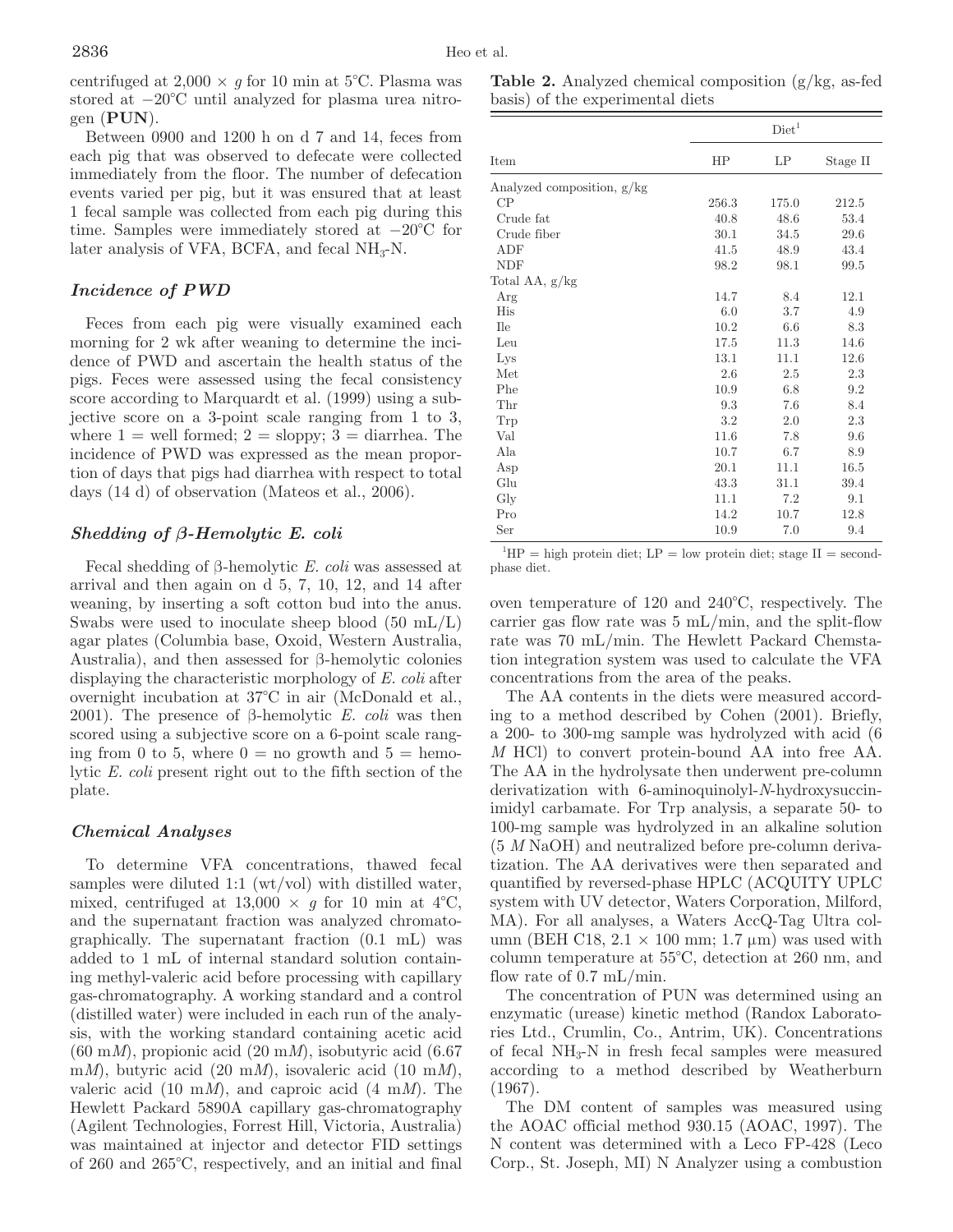method AOAC official method 990.03 (AOAC, 1997). The GE content was determined using a bomb calorimeter (SANYO Gallenkamp, Loughborough, Leicestershire, UK).

#### *Statistical Analyses*

Data were analyzed using the GLM procedure (SPSS Inc., Chicago, IL) with the main effects being feeding regimen treatments (HP14, LP7, or LP14) and infection or noninfection of pigs after weaning. Because LP7 and LP14 were the same diets until d 7, all data between d 1 and 7 were pooled and analyzed as HP or LP; data were then analyzed as 3 dietary treatments (i.e., LP7, LP14, HP14) from d 8 to 14. For the performance data, ADG, ADFI, and G:F were averaged over the 3 time periods  $(d 1 to 14, 15 to 28, and 1 to 28)$ and analyzed as the 3 dietary treatments. Block was used as a random factor in the model for all measured experimental variables. Least squares analysis and a 2-factor linear model with all interactions were used to evaluate responses. The ADG, ADFI, and G:F were assessed using the pen as the experimental unit. All other measurements were assessed using the individual pig as the experimental unit (Montagne et al., 2004), providing 12 replications per treatment, except PUN that provided 4 replications. Data for the incidence of PWD were expressed as the mean percentage of days with diarrhea relative to the first 14 d after weaning (Mateos et al., 2006). Initial BW was used as a covariate for growth data. Statistical significance was accepted at  $P < 0.05$ . Pair-wise means comparisons between the different feeding regimen treatments were made when appropriate using Fisher's-protected LSD.

#### **RESULTS**

#### *General*

Piglets remained healthy and performed well throughout the study, although 1 *E. coli*-infected pig in treatment LP14 died. A postmortem examination revealed that the death was caused by mild diffuse pulmonary edema. This pig was excluded from all experimental measurements in the current study.

Calculated total AA compositions and chemical compositions of the experimental diets were similar to the analyzed values as presented in Tables 1 and 2, except they had less Met content. The calculated Met:Lys ratio was 0.30, which is within the proposed ideal pattern, but the analyzed Met:Lys ratio was 0.20, indicating less Met content than in the formulation. The analyzed content of CP in the HP diet was in excess of that formulated  $(256 \text{ vs. } 240 \text{ g/kg}).$ 

## *PUN, Fecal NH3-N, Fecal DM, and E. coli Shedding*

No significant interactions  $(P > 0.05)$  occurred between feeding regimen and ETEC infection for any of the indices measured after weaning (Table 3). Pigs fed LP had decreased PUN concentrations compared with pigs fed HP at d  $7$   $(P = 0.002)$ , and at d 14, pigs fed only LP14 had less PUN than pigs fed HP14 after weaning  $(P < 0.05)$ . The concentration of PUN was not affected  $(P > 0.05)$  by *E. coli* challenge at d 7 or 14. In contrast, infection with ETEC increased fecal  $NH<sub>3</sub>$ -N at d 7 ( $P = 0.005$ ) and tended to increase fecal NH<sub>3</sub>-N at d 14 ( $P = 0.060$ ). Feeding diet LP reduced fecal NH<sub>3</sub>-N concentrations compared with pigs fed HP at d 7 (*P* < 0.001), and at d 14, LP7 and LP14 reduced fecal  $NH<sub>3</sub>-N$  concentrations compared with pigs fed HP14  $(P < 0.05)$ .

There was a decrease  $(P = 0.046)$  in fecal DM contents associated with ETEC infection at d 7 (21.4 vs. 23.8%), but no effect  $(P = 0.681)$  was evident at d 14 (Table 3). There were main effects ( $P < 0.001$ ) of feeding regimen on fecal DM content assessed on d 7 and 14. Pigs fed LP had drier feces than pigs fed HP at d 7 (26.0 vs. 20.5% DM). At d 14, pigs fed LP14 had more DM in their feces than pigs fed LP7 or HP14 (25.5% vs. 23.6 and 22.8%, respectively).

Fecal hemolytic *E. coli* was detected in some pigs on arrival, but there was no difference  $(P > 0.05)$  between experimental treatments. As anticipated, experimental ETEC infection increased the fecal hemolytic *E. coli* score assessed at d 5 and 7 and for the entire 2-wk period after weaning (*P* < 0.001). Although pigs fed LP tended to shed less (*P* = 0.062) hemolytic *E. coli* (mean score of 0.69) compared with pigs fed diet HP (mean score of 1.17) at d 7, no differences in feeding regimen were detected for the 2-wk period after weaning  $(P =$ 0.360; Table 3).

## *Incidence of PWD*

There was no interaction  $(P > 0.05)$  between feeding regimen and ETEC infection in the overall 2-wk period after weaning  $(P = 0.171$ ; Table 4). There was a main effect of feeding regimen ( $P = 0.001$  to  $P < 0.001$ ), and as anticipated, a significant main effect of infection (*P*  $< 0.001$ , on PWD during d 1 to 7, d 8 to 14, and overall from d 1 to 14. Feeding LP7 or LP14 decreased (*P*  $= 0.001$ ) the incidence of PWD compared with pigs fed HP14 at d 14, but the incidence of PWD was the same  $(P > 0.05)$  between the 2 LP diets at d 8 to 14.

#### *VFA Concentrations*

Feeding diet LP decreased  $(P = 0.005)$  total VFA concentrations at d 7 compared with pigs fed HP (104 vs. 140 mmol/kg, respectively). At d 14, the main effect of *E. coli* infection caused decreased total VFA concentrations compared with noninfected pigs (131 vs. 96 mmol/kg respectively;  $P = 0.002$ ). The molar proportions of BCFA were not affected  $(P > 0.05)$  by feeding regimen or *E. coli* infection. No interactions between feeding regimen and infection occurred for VFA or BCFA (Table 5).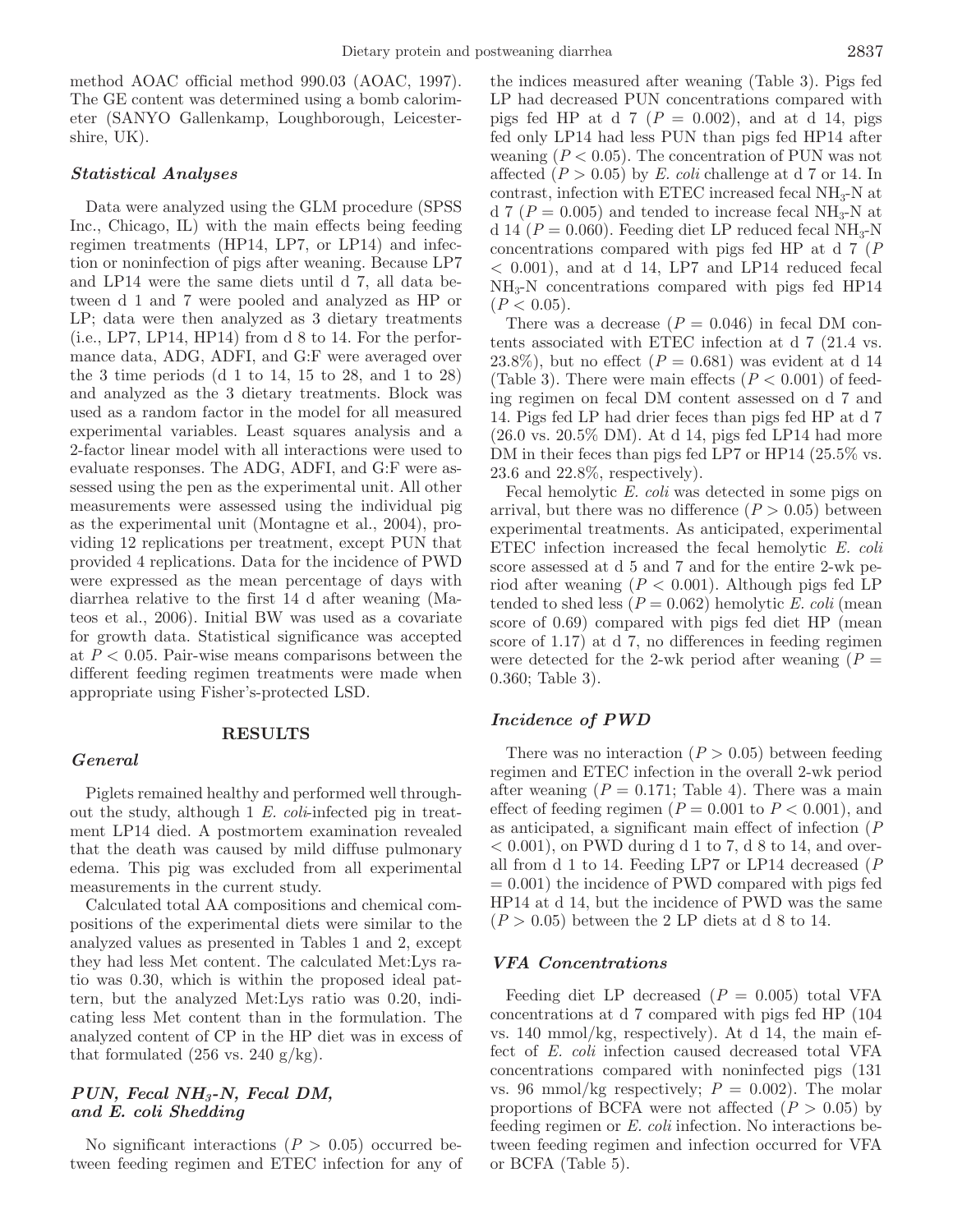#### $2838$  Heo et al.

**Table 3.** Effects of feeding regimen and experimental β-hemolytic enterotoxigenic strains of *Escherichia coli* (ETEC) infection after weaning on plasma urea nitrogen (PUN), fecal NH3-N, fecal DM content, and fecal *E. coli* scores 1

|                                       |                    | Feeding regimen $2$ |                    |                     |                  |                  |                      |                 |                |               |
|---------------------------------------|--------------------|---------------------|--------------------|---------------------|------------------|------------------|----------------------|-----------------|----------------|---------------|
|                                       |                    | Noninfected         |                    |                     | Infected         |                  |                      | $P$ -value      |                |               |
| Period                                | HP14               | LP7                 | $LP14^3$           | HP14                | LP7              | $LP14^3$         | Pooled<br><b>SEM</b> | FR <sup>4</sup> | $\mathrm{I}^5$ | $FR \times I$ |
| $PUN, \, \text{mmol/L}$               |                    |                     |                    |                     |                  |                  |                      |                 |                |               |
| d <sub>7</sub>                        | 6.0                | 3.0                 |                    | 6.9                 | 3.7              |                  | 0.44                 | 0.002           | 0.344          | 0.887         |
| d <sub>14</sub>                       | $4.5^{\mathrm{a}}$ | 3.9 <sup>a</sup>    | 1.1 <sup>b</sup>   | $4.4^{\mathrm{a}}$  | $3.3^{ab}$       | 1.9 <sup>b</sup> | 0.45                 | < 0.001         | 0.796          | 0.299         |
| Fecal NH <sub>3</sub> -N, mg/kg of DM |                    |                     |                    |                     |                  |                  |                      |                 |                |               |
| d <sub>7</sub>                        | 360                | 287                 |                    | 409                 | 309              |                  | 5.7                  | < 0.001         | 0.005          | 0.246         |
| d <sub>14</sub>                       | $449^{\mathrm{a}}$ | $383^{\rm b}$       | $364^{\rm b}$      | $482^{\mathrm{a}}$  | 407 <sup>b</sup> | $392^{\rm b}$    | 7.6                  | < 0.001         | 0.060          | 0.970         |
| Fecal DM, %                           |                    |                     |                    |                     |                  |                  |                      |                 |                |               |
| d <sub>7</sub>                        | 22.7               | 25.1                |                    | 18.2                | 24.6             |                  | 0.52                 | < 0.001         | 0.046          | 0.060         |
| d <sub>14</sub>                       | $22.3^{\rm a}$     | $23.5^{\mathrm{a}}$ | 26.6 <sup>b</sup>  | $23.3^{\mathrm{a}}$ | $23.7^{\rm a}$   | $24.4^{ab}$      | 0.33                 | 0.001           | 0.681          | 0.130         |
| Fecal E. $\text{coli score}^{6,7}$    |                    |                     |                    |                     |                  |                  |                      |                 |                |               |
| d <sub>5</sub>                        | 0.5                | $0.2\,$             |                    | 1.1                 | 1.5              |                  | 0.12                 | 0.867           | < 0.001        | 0.180         |
| d <sub>7</sub>                        | 0.6                | $0.2\,$             |                    | 1.8                 | 1.2              |                  | 0.13                 | 0.062           | < 0.001        | 0.684         |
| $d$ 1 to 14                           | $0.3^{\mathrm{a}}$ | 0.1 <sup>a</sup>    | $0.1^{\mathrm{a}}$ | 0.6 <sup>b</sup>    | $0.5^{\rm b}$    | 0.6 <sup>b</sup> | 0.11                 | 0.360           | < 0.001        | 0.490         |

<sup>a,b</sup>Means in the same row with different superscripts differ  $(P < 0.05)$ .

<sup>1</sup>Pigs in infected group were experimentally challenged at 72, 96, and 120 h after weaning. Values for fecal NH<sub>3</sub>-N, DM, and *E. coli* are the mean of 12 replicates except LP14 in the infected group, which is the mean of 11 replicates. Values for PUN are the mean of 4 replicates. 2

 $HPI4 =$  high protein diet fed for 14 d; LP7 = low protein diet fed for 7 d; LP14 = low protein diet fed for 14 d. At the conclusion of each feeding regimen, all pigs then received a second-phase diet until 4 wk after weaning.

3 Until d 7, pigs in feeding regimens LP7 and LP14 received the same diet; data were pooled and analyzed as a single diet (LP).

<sup>4</sup>Two feeding regimen effects (FR) were examined until d 7, and 3 FR were examined after d 7.

 ${}^{5}I =$  infection effect.

 ${}^{6}$ Agar plates were scored from 0 to 5 according to the number of streaked sections that had viable growth of hemolytic *E. coli*, where  $0 =$  no growth,  $1 = E$ . *coli* in first section, and so on  $(5 =$  heaviest growth of hemolytic *E. coli*).

7 The *E. coli* scores were different between treatments only on d 5 and 7 in the 2-wk period after weaning.

## *Production*

Feeding the LP7 or LP14 diet after weaning did not affect ADG, ADFI, or G:F compared with pigs fed diet HP14 in the 28 d after weaning  $(P > 0.05)$ . However, ETEC infection decreased ADG by  $31\%$  ( $P < 0.001$ ) and G:F by  $26\%$  ( $P = 0.003$ ) in the 28-d period after weaning, without affecting ADFI ( $P > 0.05$ ). The interaction between ETEC infection and feeding regimen was not significant (Table 6).

#### **DISCUSSION**

Data from the present study supported our hypothesis that feeding a diet decreased in CP for 7 or 14 d can achieve the combined beneficial effects of a reduction

**Table 4.** The effect of feeding regimen and experimental β-hemolytic enterotoxigenic strains of *Escherichia coli* (ETEC) infection on the incidence of postweaning diarrhea (PWD) in the 2-wk period after weaning<sup>1,2</sup>

|                                          |                                               |                                           |                                      | Feeding regimen <sup>3</sup>           |                                          |                                       |                      |                           |                               |                         |
|------------------------------------------|-----------------------------------------------|-------------------------------------------|--------------------------------------|----------------------------------------|------------------------------------------|---------------------------------------|----------------------|---------------------------|-------------------------------|-------------------------|
|                                          | Noninfected                                   |                                           |                                      |                                        | Infected                                 |                                       |                      | $P$ -value                |                               |                         |
| Period                                   | HP14                                          | LP7                                       | $LP14^4$                             | HP14                                   | LP7                                      | $LP14^4$                              | Pooled SEM           | FR <sup>5</sup>           | $T^6$                         | $FR \times I$           |
| $d1$ to $7$<br>$d$ 8 to 14<br>$d1$ to 14 | 16.7<br>$22.6^{\rm a}$<br>$19.6^{\mathrm{a}}$ | 10.1<br>7.1 <sup>b</sup><br>$9.5^{\circ}$ | 8.3 <sup>b</sup><br>8.3 <sup>b</sup> | 48.8<br>$40.5^{\circ}$<br>$44.6^\circ$ | 29.7<br>$20.2^{\rm a}$<br>$21.4^{\rm a}$ | $26.2^{\rm a}$<br>$31.5^{\mathrm{d}}$ | 1.85<br>1.91<br>1.52 | 0.001<br>0.001<br>< 0.001 | < 0.001<br>< 0.001<br>< 0.001 | 0.097<br>0.842<br>0.171 |

 $a^{-d}$ Means in the same row with different superscripts differ  $(P < 0.05)$ .

<sup>1</sup>Pigs in infected group were experimentally challenged at 72, 96, and 120 h after weaning. The noninfection and infection pigs were housed in separated rooms with 3 or 6 pigs per pen, respectively. Values are mean of 12 replicates except LP14 in infected group, which is the mean of 11 replicates.

2 Incidence of PWD observed during 14 d after weaning, providing 12 replicates per feeding regimen, is expressed as the mean percentage of days with diarrhea relative to the total 14 d after weaning (Mateos et al., 2006). Data are mean values per treatment combination assessed between d 1 to 7, 8 to 14, and 1 to 14.

 ${}^{3}HP14$  = high protein diet fed for 14 d; LP7 = low protein diet fed for 7 d; LP14 = low protein diet fed for 14 d, and at the conclusion of each feeding regimen, all pigs then received a second-phase diet until 4 wk after weaning.

4 Until d 7, pigs in feeding regimens LP7 and LP14 received the same diet; data were pooled and analyzed as a single diet (LP).

<sup>5</sup>Two feeding regimen effects (FR) were examined until d 7, and 3 FR were examined after d 7.

 ${}^{6}I$  = infection effect.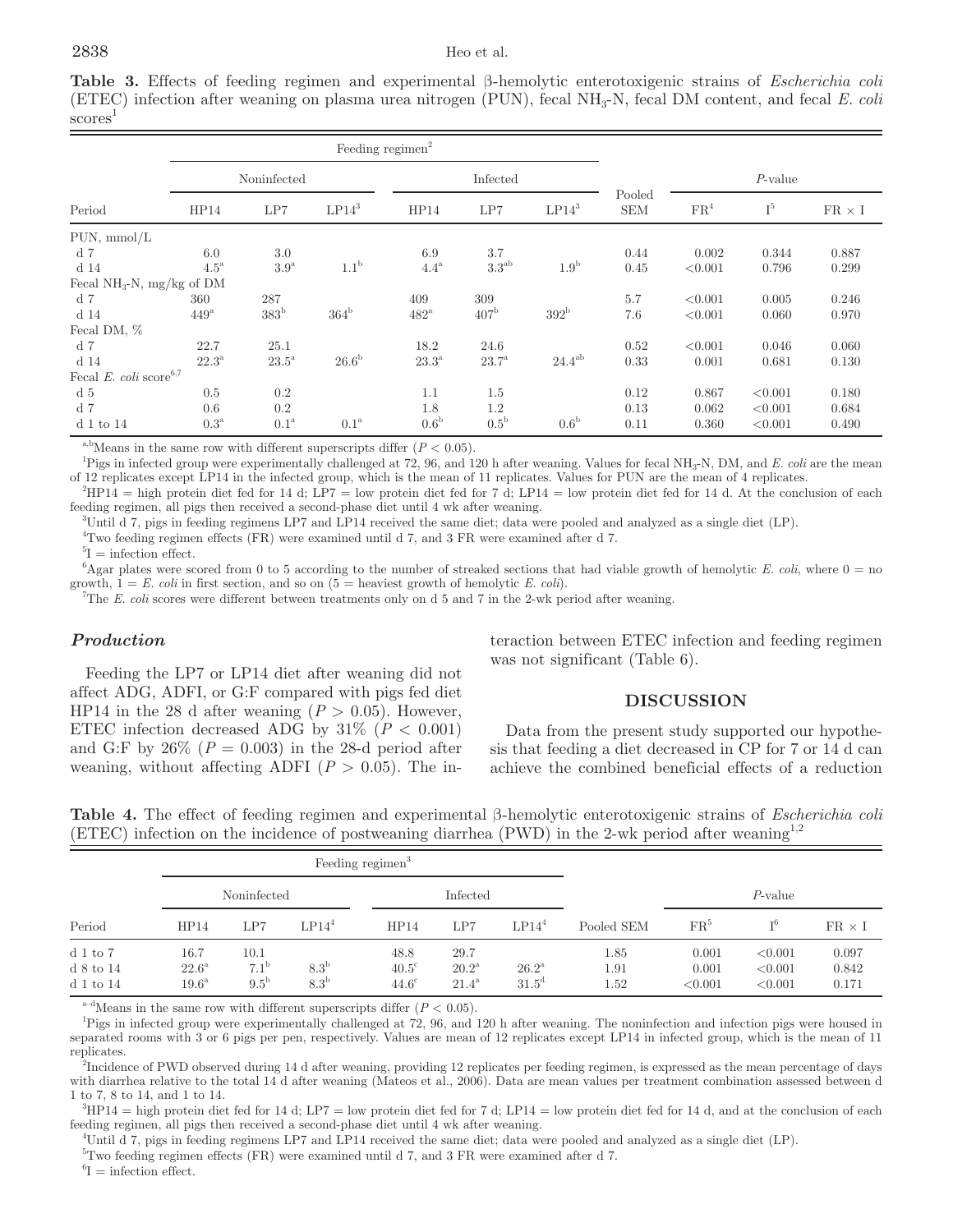**Table 5.** Effect of feeding regimen and experimental β-hemolytic enterotoxigenic strains of *Escherichia coli* infection on fecal concentrations of VFA and molar proportions of branched-chain fatty acids (BCFA) in the 2-wk period after weaning

|                        |                                 |               | Feeding regimen <sup>2</sup> |                 |               |              |            |                 |                |               |
|------------------------|---------------------------------|---------------|------------------------------|-----------------|---------------|--------------|------------|-----------------|----------------|---------------|
|                        |                                 | Noninfected   | Infected                     |                 |               |              | $P$ -value |                 |                |               |
| Period                 | HP14                            | LP7           | $LP14^3$                     | HP14            | LP7           | $LP14^3$     | Pooled SEM | FR <sup>4</sup> | $\mathrm{I}^5$ | $FR \times I$ |
|                        | Total VFA, mmol/kg of wet feces |               |                              |                 |               |              |            |                 |                |               |
| d 7                    | 148                             | 98            |                              | 131             | 110           |              | 6.8        | 0.005           | 0.986          | 0.300         |
| d 14                   | $128^{\rm a}$                   | $136^{\rm a}$ | $130^{\rm a}$                | 96 <sup>b</sup> | $115^{\rm b}$ | $78^{\rm b}$ | 5.4        | 0.343           | 0.002          | 0.538         |
| $d1$ to 14             | 137                             | 111           | 116                          | 116             | 117           | 91           | 4.7        | 0.152           | 0.164          | 0.353         |
| $BCFA, ^6$ % total VFA |                                 |               |                              |                 |               |              |            |                 |                |               |
| d 7                    | 4.9                             | 6.0           |                              | 5.4             | 5.1           |              | 0.33       | 0.375           | 0.666          | 0.296         |
| d 14                   | 5.3                             | 6.2           | 4.2                          | 6.1             | 5.9           | 5.8          | 0.22       | 0.079           | 0.166          | 0.223         |
| $d1$ to 14             | 5.3                             | 6.2           | 5.2                          | 5.7             | 5.4           | 5.6          | 0.22       | 0.625           | 0.980          | 0.411         |

<sup>a,b</sup>Means in the same row with different superscripts differ  $(P < 0.05)$ .

<sup>1</sup>Pigs in infected group were experimentally challenged at 72, 96, and 120 h after weaning. The noninfection and infection pigs were housed in separated rooms with 3 or 6 pigs per pen, respectively. Values are mean of 12 replicates except LP14 in infected group, which is a mean of 11 replicates.

 $^{2}HP14 =$  high protein diet fed for 14 d; LP7 = low protein diet fed for 7 d; LP14 = low protein diet fed for 14 d, and at the conclusion of each feeding regimen, all pigs then received a second-phase diet until 4 wk after weaning.

3 Until d 7, pigs in feeding regimens LP7 and LP14 received the same diet; data were pooled and analyzed as a single diet (LP).

4 Two feeding regimen effects (FR) were examined until d 7, and 3 FR were examined after d 7.

 ${}^{5}I =$  infection effect.

6 BCFA = branched-chain fatty acids: molar proportion of isobutyric and isovaleric acids with respect to the total VFA.

in PWD, in the absence of any dietary antimicrobial compounds, and not cause any loss in production in the postweaning period. Therefore, our data suggest that an LP diet fortified with crystalline Ile and Val can be fed for as little as 7 d after weaning to achieve these effects. Previous work has demonstrated that feeding an LP diet after weaning can compromise growth (Nyachoti et al., 2006; Wellock et al., 2006); however, when an LP diet is supplemented with Ile or Val, or both, to achieve a proposed ideal AA pattern (Chung and Baker, 1992), growth was not compromised (Le Bellego and Noblet, 2002; Htoo et al., 2007; Heo et al., 2008). Mavromichalis et al. (1998) commented that apart from Lys, the first-limiting AA, Ile and Val should be considered as equally second limiting along with Met, Trp, and Thr for weaner pig diets. Furthermore, Lordelo et al. (2008) demonstrated that supplementation of Val alone, or in combination with Ile, to a decreased protein diet with

**Table 6.** The effect of feeding regimen and experimental β-hemolytic enterotoxigenic strains of *Escherichia coli* infection on growth performance in weaned pigs<sup>1</sup>

|            |                     |                     |                     | Feeding regimen <sup>2</sup> |                   |                   |            |                         |         |               |
|------------|---------------------|---------------------|---------------------|------------------------------|-------------------|-------------------|------------|-------------------------|---------|---------------|
|            |                     | Noninfected         |                     |                              | Infected          |                   |            | $P$ -value <sup>3</sup> |         |               |
| Period     | HP14                | LP7                 | LP14                | HP14                         | LP7               | LP14              | Pooled SEM | FR                      |         | $FR \times I$ |
| ADG, g     |                     |                     |                     |                              |                   |                   |            |                         |         |               |
| $d1$ to 14 | $129^{\rm a}$       | $113^{\rm a}$       | $150^{\rm a}$       | $55^{\rm b}$                 | $63^{\rm b}$      | 63 <sup>b</sup>   | 7.0        | 0.304                   | < 0.001 | 0.414         |
| d 15 to 28 | $435^{\circ}$       | $412^{\mathrm{a}}$  | $453^{\circ}$       | $352^{\rm b}$                | $334^{\rm b}$     | $296^{\rm b}$     | 15.5       | 0.810                   | 0.003   | 0.601         |
| $d1$ to 28 | $282^{\mathrm{a}}$  | $301^{\mathrm{a}}$  | $263^{\rm a}$       | $204^{\rm b}$                | 179 <sup>b</sup>  | 199 <sup>b</sup>  | 9.9        | 0.673                   | < 0.001 | 0.524         |
| ADFI, g    |                     |                     |                     |                              |                   |                   |            |                         |         |               |
| $d1$ to 14 | 192                 | 186                 | 235                 | 196                          | 206               | 189               | 9.4        | 0.374                   | 0.692   | 0.321         |
| d 15 to 28 | 562                 | 461                 | 581                 | 501                          | 486               | 418               | 33.8       | 0.598                   | 0.391   | 0.464         |
| $d1$ to 28 | 377                 | 408                 | 324                 | 349                          | 304               | 346               | 25.9       | 0.598                   | 0.354   | 0.379         |
| G.F, g/g   |                     |                     |                     |                              |                   |                   |            |                         |         |               |
| $d1$ to 14 | $0.67^{\mathrm{a}}$ | $0.63^{\mathrm{a}}$ | $0.63^{\mathrm{a}}$ | 0.28 <sup>b</sup>            | 0.31 <sup>b</sup> | 0.34 <sup>b</sup> | 0.027      | 0.958                   | < 0.001 | 0.775         |
| d 15 to 28 | $0.79^{\mathrm{a}}$ | $0.83^{\rm a}$      | $0.79^{\mathrm{a}}$ | 0.70 <sup>b</sup>            | 0.71 <sup>b</sup> | 0.70 <sup>b</sup> | 0.020      | 0.408                   | 0.023   | 0.269         |
| $d1$ to 28 | $0.76^{\mathrm{a}}$ | $0.85^{\mathrm{a}}$ | $0.74^{\rm a}$      | 0.58 <sup>b</sup>            | 0.58 <sup>b</sup> | 0.59 <sup>b</sup> | 0.030      | 0.518                   | 0.003   | 0.677         |

<sup>a,b</sup>Means in the same row with different superscripts differ  $(P < 0.05)$ .

<sup>1</sup>Pigs in infected group were experimentally challenged at 72, 96, and 120 h after weaning. Values are the mean of 4 replicates for noninfected treatments (2 rooms with 6 pens per room) and 2 replicates for infected treatments (1 room with 6 pens).

 $^{2}HP14 =$  high protein diet fed for 14 d; LP7 = low protein diet fed for 7 d; LP14 = low protein diet fed for 14 d, and at the conclusion of each feeding regimen, all pigs then received a second-phase diet until 4 wk after weaning.

 ${}^{3}\text{FR}$  = feeding regimen effect; I = infection effect.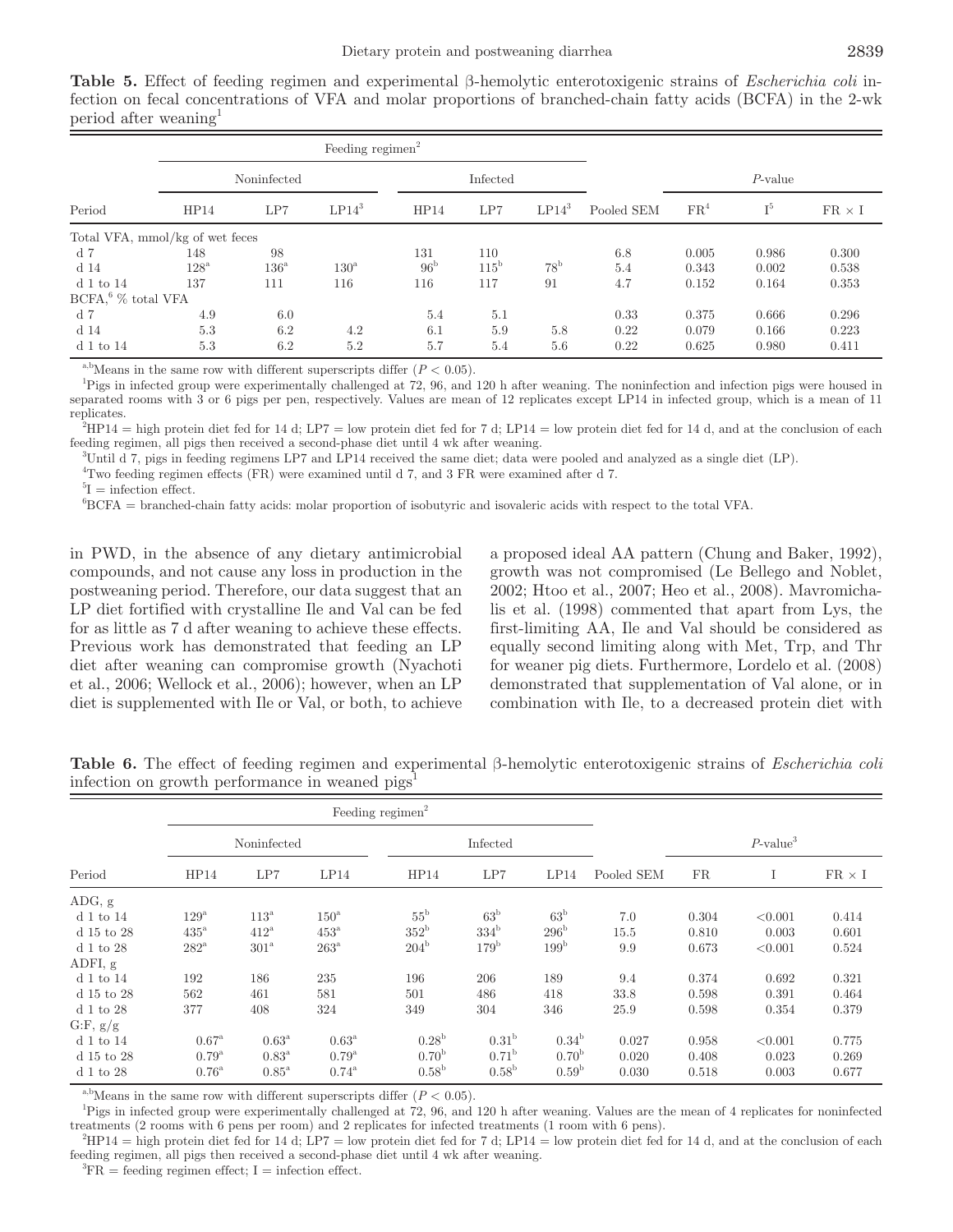adequate levels of Lys, Met, Thr, and Trp was necessary to achieve equivalent growth when dietary CP content was linearly reduced from 20 to 17%.

An ETEC challenge model that caused moderate diarrhea was chosen in this study because production responses in a commercial setting, where newly weaned pigs are exposed to a considerable biological challenge, are most likely different from those found in the cleaner environment of an experimental research facility. The presence of hemolytic *E. coli* in fecal samples increased significantly in the *E. coli*-challenged pigs compared with their nonchallenged counterparts. The significant main effect of infection on fecal *E. coli* score was evident only on d 5 and 7, and the score returned to the preinfection level on d 10. This short-term effect of experimental *E. coli* infection on fecal *E. coli* score is comparable with previous reports (Madec et al., 2000; Montagne et al., 2004; Wellock et al., 2008a) and demonstrated that induction of subclinical PWD was successfully achieved. Infection with ETEC significantly depressed ADG and G:F in the 28-d measurement period without reducing ADFI, which is in agreement with the work of Wellock et al. (2008b).

The PUN and fecal  $NH<sub>3</sub>-N$  levels were measured in plasma and feces, respectively, as markers of microbial protein fermentation or protein utilization efficiency (Chen et al., 1995; Coma et al., 1995), or both. Feeding decreased levels of dietary CP reduced concentrations of PUN and fecal  $NH_3-N$  at 7 and 14 d after weaning, in accordance with other work (Hansen et al., 1993; Bikker et al., 2006; Nyachoti et al., 2006; Yue and Qiao, 2008). Greater concentrations of fecal  $NH<sub>3</sub>-N$  in the HP14-fed pigs presumably reflected the quantitatively greater entry of proteinaceous material into the distal GIT, given the lack of any difference in feed intake among treatments. The concentration of PUN can increase due to increased microbial production of  $NH<sub>3</sub>-N$  and its subsequent diffusion into the portal blood system and conversion to urinary N via the urea cycle in the liver (Younes et al., 1998), or to inefficiencies associated with an imbalance or excess of essential AA available for tissue protein synthesis, or to a combination of all factors. Absorbed AA in excess of those needed for biosynthesis cannot be stored and undergo inevitable catabolism with the production of urea (Moughan, 1999) and can be involved in various metabolic pathways such as gluconeogenesis (Linder, 1991). In addition, work by Jeaurond et al. (2008) demonstrated that pigs fed a diet containing greater levels of fermentable protein showed increased blood urea nitrogen concentrations compared with their counterparts (1.29 vs. 0.55% fermentable protein, respectively) despite no difference in the dietary protein level (21.9 vs. 20.2% CP, respectively).

It was not possible in our study to reconcile the contribution of microbially derived  $NH<sub>3</sub>-N$  vs. that derived from postabsorptive AA metabolism; however, the lack of any difference in G:F attributable to protein level and greater fecal  $NH<sub>3</sub>-N$  content in pigs fed an HP diet

suggests that greater PUN concentrations in HP14-fed pigs might be predominately of fermentative origin in the GIT.

In this light, PUN and  $NH<sub>3</sub>-N$  have been suggested as biomarkers for intestinal health in the postweaning period (Bikker et al., 2006; Nyachoti et al., 2006; Awati et al., 2007). Indeed, nitrogenous end products such as  $NH<sub>3</sub>-N$  can irritate mucosal surfaces of the colon (Visek, 1984; Lin and Visek, 1991) and small intestine (Nousiainen, 1991; Nabuurs et al., 1993). Fermentation of protein is most pronounced in the distal large GIT where carbohydrate can become a limiting factor for microbial fermentation and is accompanied by increased production of BCFA (predominately from Val, Leu, and Ile; Macfarlane et al., 1992), ammonia, indoles, phenols, amines, and sulfuric-containing compounds (Jensen, 2001). The concentrations of Val, Leu, and Ile were 33, 35, and 35% greater, respectively, in the HP diet compared with the LP diet; and hence, it was expected that feeding the HP diet would increase BCFA production. However, the BCFA content was not affected by protein level or infection. These data agree with those of Bikker et al. (2006), who reported that concentrations of BCFA in the ileum and colon of weanling pigs were not affected by diet protein level  $(217 \text{ vs. } 153 \text{ g})$ kg). However, these data are in contrast to those of Nyachoti et al. (2006), who reported reduced BCFA abundance in the ileum as dietary CP decreased from  $228$  to 174 g/kg, and Htoo et al.  $(2007)$ , who demonstrated a reduction in BCFA concentrations in the cecal digesta of early weaned pigs fed a diet with reduced CP  $(255 \text{ vs. } 199 \text{ g/kg}).$ 

There are several possible reasons for this disparity among studies. First, the general malaise in the postweaning period commensurate with disturbed physiological conditions in the GIT will differ due to differences in weaning age and, hence, intestinal digestive and absorptive capacity, differences in feed intake, and differences in diet AA levels, any or all of which will influence BCFA production. Furthermore, because only fecal measures were made, it is difficult to reconcile these data considering that the concentration of BCFA in the feces simply reflects their relative rates of production and absorption more anterior in the large intestine. A second possible confounding factor when assessing acid production in the GIT is the contribution of fiber because it is known that VFA production is affected by many factors including the carbohydrate content and composition and retention time in the GIT (Pluske et al., 2001). In the present study, the decreased production of VFA in pigs fed the LP diets was most likely a consequence of reduced intake of nonstarch polysaccharides compared with pigs fed the HP diet, which arose as a consequence of the difference in diet formulation to achieve the desired energy and AA levels. This difference disappeared by d 14, when it was observed that piglets challenged with *E. coli* produced less VFA than their nonchallenged counterparts. Pigs fed the HP diet had a greater incidence of PWD in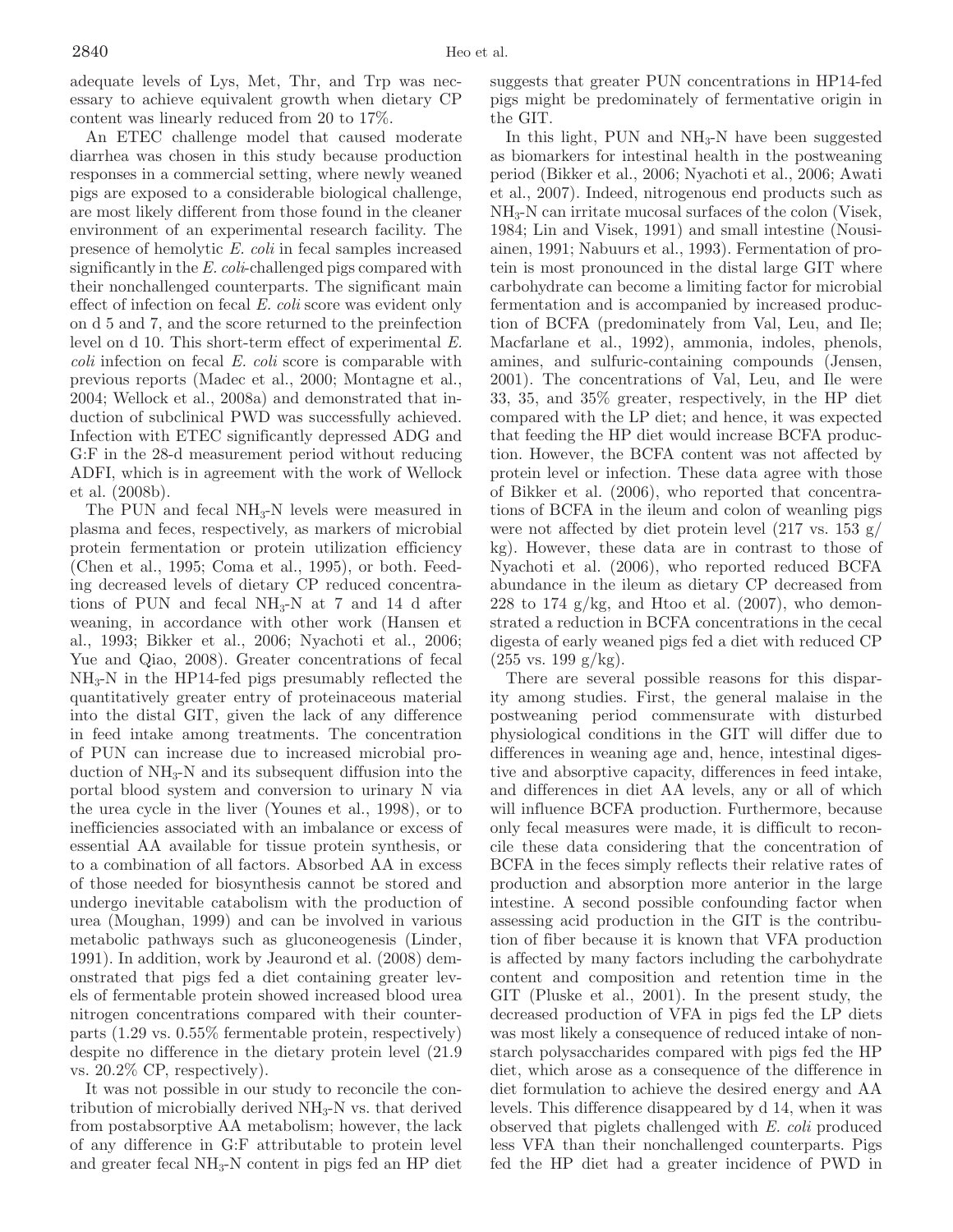the 2 wk after weaning, and the flow of digesta into the large intestine presumably increased the amount of substrate available for fermentation that then increased VFA levels, compared with LP-fed pigs.

Infection with ETEC did not alter PUN concentrations, but increased the fecal  $NH<sub>3</sub>-N$  content. Infection with ETEC can reduce digestion and nutrient absorption in the small intestine by causing villous atrophy and, hence, reducing net absorption (Nabuurs, 1995). Therefore, a greater absolute amount of undigested N would presumably have been available for microbial fermentation in the large intestine attributable to ETEC infection. This notion is supported by the significantly decreased G:F ratio in ETEC-infected pigs, although part of the reduction could be due to the metabolic expense associated with immune stimulation (Stahly, 1996; van der Klis and Jansman, 2002).

In accordance with previous workers (e.g., Ball and Aherne, 1987; Heo et al., 2008; Yue and Qiao, 2008), feeding a diet decreased in CP reduced the incidence of PWD commensurate with increased fecal DM content in noninfected pigs, although effects were less consistent in the initial week after weaning because an interaction occurred between feeding regimen and ETEC infection. In this case, although feeding regimen had no effect in the noninfected pigs, feeding an LP diet significantly reduced PWD in their challenged counterparts. Piglets were infected per os on d 3, 4, and 5, and it generally takes 48 to 72 h for the GIT to become colonized with ETEC (Owusu-Asiedu et al., 2003). The period between 4 and 9 d after weaning is regarded as the time when maximum colonization of the small intestine occurs with ETEC; however, it was evident that pigs fed an LP diet had decreased PWD in the total 14 d after weaning compared with piglets fed an HP diet, irrespective of ETEC infection.

Feeding an LP diet did not reduce shedding compared with pigs fed other diets when this was calculated at d 5, 7 and also over the total 14-d period after weaning. In addition, and when all 71 pigs were used in a Pearson correlation analysis, significant but weak positive relationships were observed between first, the *E. coli* score and the incidence of PWD both averaged from d 1 to 7 after weaning  $(r = 0.598, P < 0.001)$ , and second, the *E. coli* score and the incidence of PWD both averaged from d 1 to 14 after weaning  $(r = 0.477,$  $P < 0.001$ ). No significant correlation existed between these 2 measures from d 8 to 14 after weaning. Nevertheless, some workers have not been able to establish such relationships, suggesting that PWD after weaning is not always necessarily associated with an *E. coli* infection. Work by Callesen et al. (2007), for example, showed no correlation between the number of antibiotic treatments given for diarrhea and the degree of fecal shedding of *E. coli* by the same pigs. Adhesion of ETEC to receptors in the epithelium causes fluid and electrolyte secretion into the GIT and, coupled to a lack of ability to reabsorb the fluid and electrolytes (Nabuurs, 1998), could cause an osmotically active protein load entering the large intestine to exacerbate the extent of PWD observed.

In conclusion, the present experiment demonstrated that with a moderate *E. coli* challenge, feeding an LP diet with added crystalline Val and Ile for 7 d only after weaning reduced the incidence of PWD commensurate with reduced indices of protein fermentation and did not compromise the growth performance of pigs. The LP diets fed in the present study did not contain any antimicrobial compounds and confirm the notion that such a strategy is warranted in situations in which feeding of antimicrobial compounds is restricted, not permitted, or ineffectual due to antimicrobial resistance.

## **LITERATURE CITED**

- AOAC. 1997. Official Methods of Analysis. 16th ed. Assoc. Off. Anal. Chem., Washington, DC.
- Awati, A., S. D'Urso, B. A. Williams, M. Bosch, and M. W. A. Verstegen. 2007. Changes in the fermentation end-product profile in the gut of piglets during post-colostrum suckling period. Livest. Sci. 108:156–158.
- Bach Knudsen, K. E. 1997. Carbohydrate and lignin contents of plant materials used in animal feeding. Anim. Feed Sci. Technol. 67:319–338.
- Ball, R. O., and F. X. Aherne. 1987. Influence of dietary nutrient density, level of feed intake and weaning age on young pigs. II. Apparent nutrient digestibility and incidence and severity of diarrhea. Can. J. Anim. Sci. 67:1105–1115.
- Bikker, P., A. Dirkzwager, J. Fledderus, P. Trevisi, I. le Huerou-Luron, J. P. Lalles, and A. Awati. 2006. The effect of dietary protein and fermentable carbohydrates levels on growth performance and intestinal characteristics in newly weaned piglets. J. Anim. Sci. 84:3337–3345.
- Callesen, J., D. Halas, F. Thorup, K. E. Bach Knudsen, J. C. Kim, B. P. Mullan, D. J. Hampson, R. H. Wilson, and J. R. Pluske. 2007. The effects of weaning age, diet composition, and categorisation of creep feed intake by piglets on diarrhoea and performance after weaning. Livest. Sci. 108:120–123.
- Chen, H.-Y., P. S. Miller, A. J. Lewis, C. K. Wolverton, and W. W. Stroup. 1995. Changes in plasma urea concentration can be used to determine protein requirements of two populations of pigs with different protein accretion rates. J. Anim. Sci. 73:2631–2639.
- Chung, T. K., and D. H. Baker. 1992. Ideal amino acid pattern for 10-kilogram pigs. J. Anim. Sci. 70:3102–3111.
- Cohen, S. A. 2001. Amino acid analysis using precolumn derivatisation with 6-aminoquinolyl-*n*-hydroxysuccinimidyl carbamate. Pages 39–47 in Methods in Molecular Biology No. 159. C. Cooper, N. Packer, and K. Williams, ed. Humana Press, Totowa, NJ.
- Coma, J., D. R. Zimmerman, and D. Carrion. 1995. Relationship of rate of lean tissue growth and other factors to concentration of urea in plasma of pigs. J. Anim. Sci. 73:3649–3656.
- CSIRO. 2008. Model Code of Practice for the Welfare of Animals: Pigs. 3rd ed. CSIRO Publishing, Collingwood, Victoria, Australia.
- Ding, M. X., Y. L. Wang, H. L. Zhu, and Z. H. Yuan. 2006. Effects of cyadox and olaquindox on intestinal mucosal immunity and on fecal shedding of *Escherichia coli* in piglets. J. Anim. Sci. 84:2367–2373.
- Gaskins, H. R. 2001. Intestinal bacteria and their influence on swine growth. Pages 585–608 in Swine Nutrition. 2nd ed. A. J. Lewis and L. L. Southern, ed. CRC Press, Boca Raton, FL.
- Hampson, D. J. 1994. Postweaning *Escherichia coli* diarrhoea in pigs. Pages 171–191 in *Escherichia coli* in domestic animals and humans. C. L. Gyles, ed. CAB Int., Wallingford, UK.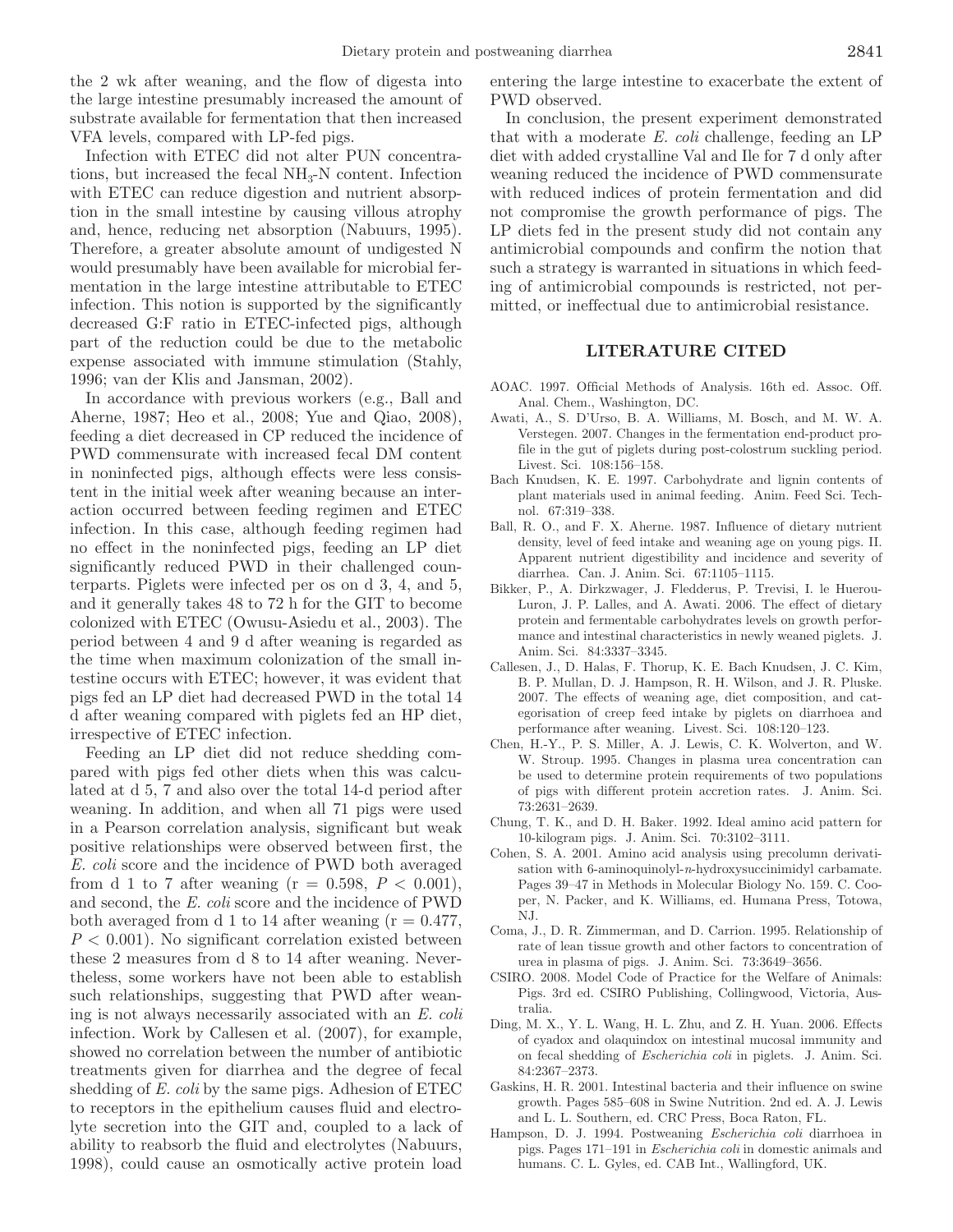- Hansen, J. A., D. A. Knabe, and K. G. Burgoon. 1993. Amino acid supplementation of low-protein sorghum-soybean meal diets for 5- to 20-kilogram swine. J. Anim. Sci. 71:452–458.
- Heo, J. M., J. C. Kim, C. F. Hansen, B. P. Mullan, D. J. Hampson, and J. R. Pluske. 2008. Effects of feeding low protein diets on plasma urea nitrogen, faecal ammonia nitrogen, the incidence of diarrhoea and performance after weaning. Arch. Anim. Nutr. 62:343–358.
- Högberg, A., and J. E. Lindberg. 2004. Influence of cereal non-starch polysaccharides and enzyme supplementation on digestion site and gut environment in weaned piglets. Anim. Feed Sci. Technol. 116:113–128.
- Htoo, J. K., B. A. Araiza, W. C. Sauer, M. Rademacher, Y. Zhang, M. Cervantes, and R. T. Zijlstra. 2007. Effect of dietary protein content on ileal amino acid digestibility, growth performance, and formation of microbial metabolites in ileal and cecal digesta of early-weaned pigs. J. Anim. Sci. 85:3303–3312.
- Jeaurond, E. A., M. Rademacher, J. R. Pluske, C. H. Zhu, and C. F. M. de Lange. 2008. Impact of feeding fermentable proteins and carbohydrates on growth performance, gut health and gastrointestinal function of newly weaned pigs. Can. J. Anim. Sci. 88:271–281.
- Jensen, B. B. 2001. Possible ways of modifying type and amount of products from microbial fermentation in the gut. Pages 181–200 in Gut Environment of Pigs. A. Piva, K. E. Bach Knudsen, and J.-E. Lindberg, ed. Nottingham Univ. Press, Nottingham, UK.
- Kim, J. C., B. P. Mullan, H. D. J. Hampson, and J. R. Pluske. 2008. Addition of oat hulls to an extruded rice-based diet for weaner pigs ameliorates the incidence of diarrhoea and reduces indices of protein fermentation in the gastrointestinal tract. Br. J. Nutr. 99:1217–1225.
- Le Bellego, L., and J. Noblet. 2002. Performance and utilization of dietary energy and amino acids in piglets fed low protein diets. Livest. Prod. Sci. 76:45–58.
- Lin, H. C., and W. J. Visek. 1991. Colon mucosal cell damage by ammonia in rats. J. Nutr. 121:887–893.
- Linder, M. C. 1991. Nutrition and metabolism of proteins. Pages 87–109 in Nutritional Biochemistry and Metabolism with Clinical Applications. 2nd ed. M. C. Linder, ed. Appleton & Lange, Stamford, CT.
- Lordelo, M. M., A. M. Gaspar, L. Le Bellego, and J. P. B. Freire. 2008. Isoleucine and valine supplementation of a low-protein corn-wheat-soybean meal-based diet for piglets: Growth performance and nitrogen balance. J. Anim. Sci. 86:2936–2941.
- Macfarlane, G. T., G. R. Gibson, E. Beatty, and J. H. Cummings. 1992. Estimation of short-chain fatty acid production from protein by human intestinal bacteria based on branched-chain fatty acid measurements. FEMS Microbiol. Ecol. 101:81–88.
- Madec, F., N. Bridoux, S. Bounaix, R. Cariolet, Y. Duval-Iflah, D. J. Hampson, and A. Jestin. 2000. Experimental models of porcine post-weaning colibacillosis and their relationship to postweaning diarrhoea and digestive disorders as encountered in the field. Vet. Microbiol. 72:295–310.
- Marquardt, R. R., L. Z. Jin, J. W. Kim, L. Fang, A. A. Frohlich, and S. K. Baidoo. 1999. Passive protective effect of egg-yolk antibodies against enterotoxigenic *Escherichia coli* K88+ infection in neonatal and early-weaned piglets. FEMS Immunol. Med. Microbiol. 23:283–288.
- Mateos, G. G., F. Martin, M. A. Latorre, B. Vicente, and R. Lazaro. 2006. Inclusion of oat hulls in diets for young pigs based on cooked maize or cooked rice. Anim. Sci. 82:57–63.
- Mavromichalis, I., D. M. Webel, J. L. Emmert, R. L. Moser, and D. H. Baker. 1998. Limiting order of amino acids in a low protein corn-soybean meal-whey-based diet for nursery pigs. J. Anim. Sci. 76:2833–2837.
- McDonald, D. E., D. W. Pethick, B. P. Mullan, and D. J. Hampson. 2001. Increasing viscosity of the intestinal contents alters small intestinal structure and intestinal growth, and stimulates proliferation of enterotoxigenic *Escherichia coli* in newly-weaned pigs. Br. J. Nutr. 86:487–498.
- Montagne, L., F. S. Cavaney, D. J. Hampson, J. P. Lallès, and J. R. Pluske. 2004. Effect of diet composition on postweaning colibacillosis in piglets. J. Anim. Sci. 82:2364–2374.
- Moughan, P. J. 1999. Protein metabolism in the growing pigs. Pages 299–331 in A Quantitative Biology of the Pig. I. Kyriazakis, ed. CAB Publ., Wallingford, Oxon, UK.
- Nabuurs, M. J. 1995. Microbiological, structural and functional changes of the small intestine of the pigs at weaning. Pig News Inf. 16:393N–397N.
- Nabuurs, M. J. 1998. Weaning piglets as a model for studying pathophysiology of diarrhoea. Vet. Q. 20:42–45.
- Nabuurs, M. J. A., A. Hoogendoorn, E. J. van der Molen, and A. L. van Osta. 1993. Villus height and crypt depth in weaned pigs reared under various circumstances in The Netherlands. Res. Vet. Sci. 55:78–84.
- Nousiainen, J. T. 1991. Comparative observations on selected probiotics and olaquindox as feed additives for piglets around weaning. 2. Effect on villous length and crypt depth in the jejunum, ileum, caecum and colon. J. Anim. Physiol. Anim. Nutr. (Berl.) 66:224–230.
- NRC. 1998. Nutrient Requirements of Swine. 10th rev. ed. Natl. Acad. Press, Washington, DC.
- Nyachoti, C. M., F. O. Omogbenigun, M. Rademacher, and G. Blank. 2006. Performance responses and indicators of gastrointestinal health in early-weaned pigs fed low-protein amino acid-supplemented diets. J. Anim. Sci. 84:125–134.
- Osek, J. 1999. Prevalence of virulence factors of *Escherichia coli* strains isolated from diarrheic and healthy piglets after weaning. Vet. Microbiol. 68:209–217.
- Owusu-Asiedu, A., C. M. Nyachoti, and R. R. Marquardt. 2003. Response of early-weaned pigs to an enterotoxigenic *Escherichia coli* (K88) challenge when fed diets containing spray-dried porcine plasma or pea protein isolate plus egg yolk antibody, zinc oxide, fumaric acid, or antibiotic. J. Anim. Sci. 81:1790– 1798.
- Payne, H. G., M. C. Brumm, M. D'Antuono, J. R. Pluske, I. H. Williams, K. L. Moore, and B. P. Mullan. 2006. Review of group size effects on the performance of growing pigs. CAB Rev. Perspec. Agric. Vet. Sci. Nutr. Natur. Resour. 1, No. 012, 22pp.
- Piva, A., A., E. Panciroli, Meola, and A. Formigoni. 1996. Lactitol enhances short-chain fatty acid and gas production by swine cecal microflora to a great extent when fermenting low rather than high fibre diets. J. Nutr. 126:280–289.
- Pluske, J. R., J.-C. Kim, D. E. McDonald, D. W. Pethick, and D. J. Hampson. 2001. Non-starch polysaccharides in the diets of young weaned piglets. Pages 81–112 in The Weaner Pig. M. A. Varley and J. Wiseman, ed. CAB Int., Wallingford, UK.
- Pluske, J. R., D. W. Pethick, D. E. Hopwood, and D. J. Hampson. 2002. Nutritional influences on some major enteric bacterial diseases of pigs. Nutr. Res. Rev. 15:333–371.
- Reid, C.-A., and K. Hillman. 1999. The effects of retrogradation and amylose/amylopectin ratio of starches on carbohydrate fermentation and microbial populations in the porcine colon. Anim. Sci. 68:503–510.
- Sauvant, D., J.-M. Perez, and G. Tran. 2004. Tables of composition and nutritional value of feed materials. Wageningen Acad. Publ., Wageningen, UK.
- Schierack, P., H. Steinruck, S. Kleta, and W. Vahjen. 2006. Virulence factor gene profiles of *Escherichia coli* isolates from clinically healthy pigs. Appl. Environ. Microbiol. 72:6680–6686.
- Stahly, T. 1996. Impact of immune system activation on growth and optimal dietary regimens of pigs. Pages 197–206 in Recent Advances in Animal Nutrition. P. C. Garnsworthy, J. Wiseman, and W. Haresign, ed. Nottingham Univ. Press, Nottingham, UK.
- Stilwell, G. G., C. R. de Carvalho, M. S. Lima, and D. M. Broom. 2008. The effect of duration of manual restraint during blood sampling on plasma cortisol levels in calves. Anim. Welf. 17:383–385.
- van der Klis, J. D., and A. J. M. Jansman. 2002. Optimising nutrient digestion, absorption and gut barrier function in monogastrics: